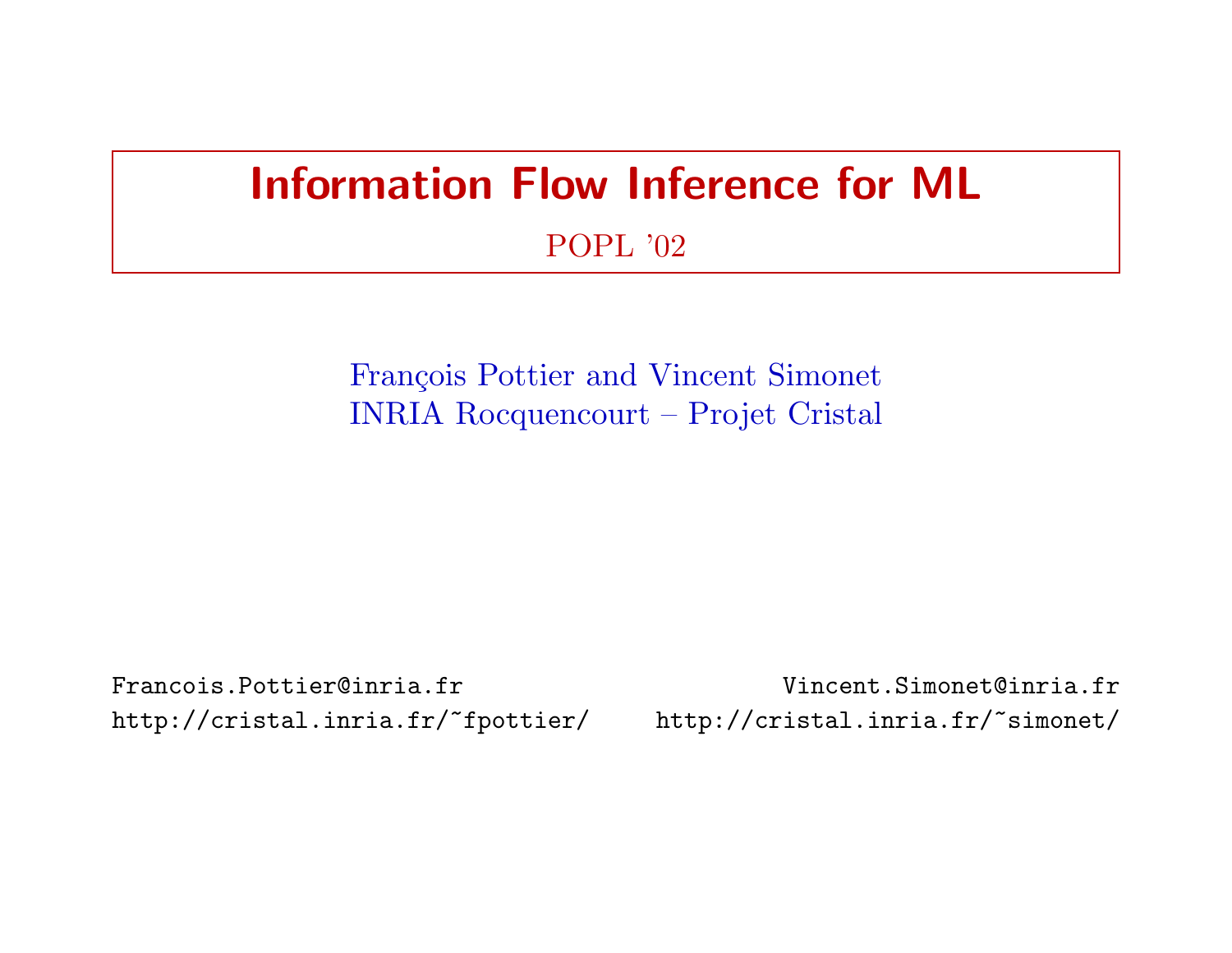#### Information flow analysis



 $\mathrm{account}^H \times \mathrm{order}^L \to \mathrm{bank}^H \times \mathrm{vendor}^L$  $(\forall \alpha \beta \gamma \delta)$   $[\alpha \sqcup \beta \leq \gamma, \beta \leq \delta]$  account  $\alpha \times \text{order}^{\beta} \rightarrow \text{bank}^{\gamma} \times \text{vendor}^{\delta}$ 

Information Flow Inference for ML François Pottier and Vincent Simonet 1 and 1 and 2 and 2 and 2 and 2 and 2 and 2 and 2 and 2 and 2 and 2 and 2 and 2 and 2 and 2 and 2 and 2 and 2 and 2 and 2 and 2 and 2 and 2 and 2 and 2 and 2 and 2 and 2 and 2 and 2 and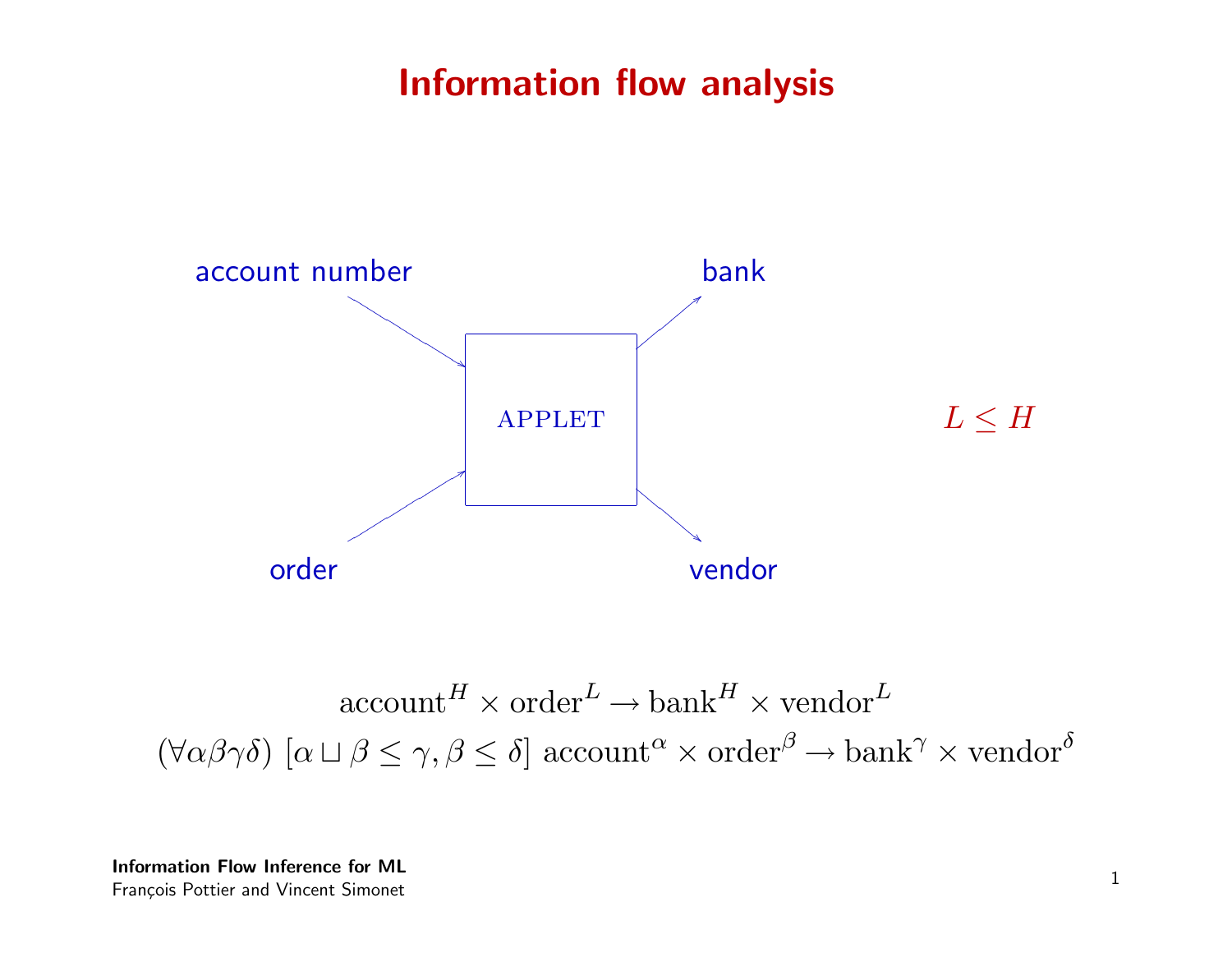#### Information flow analysis

## Some existing systems (for sequential languages)

Correctness formally proved but not realistic programming languages

Realistic programming languages but no formal proof (or statement) of correctness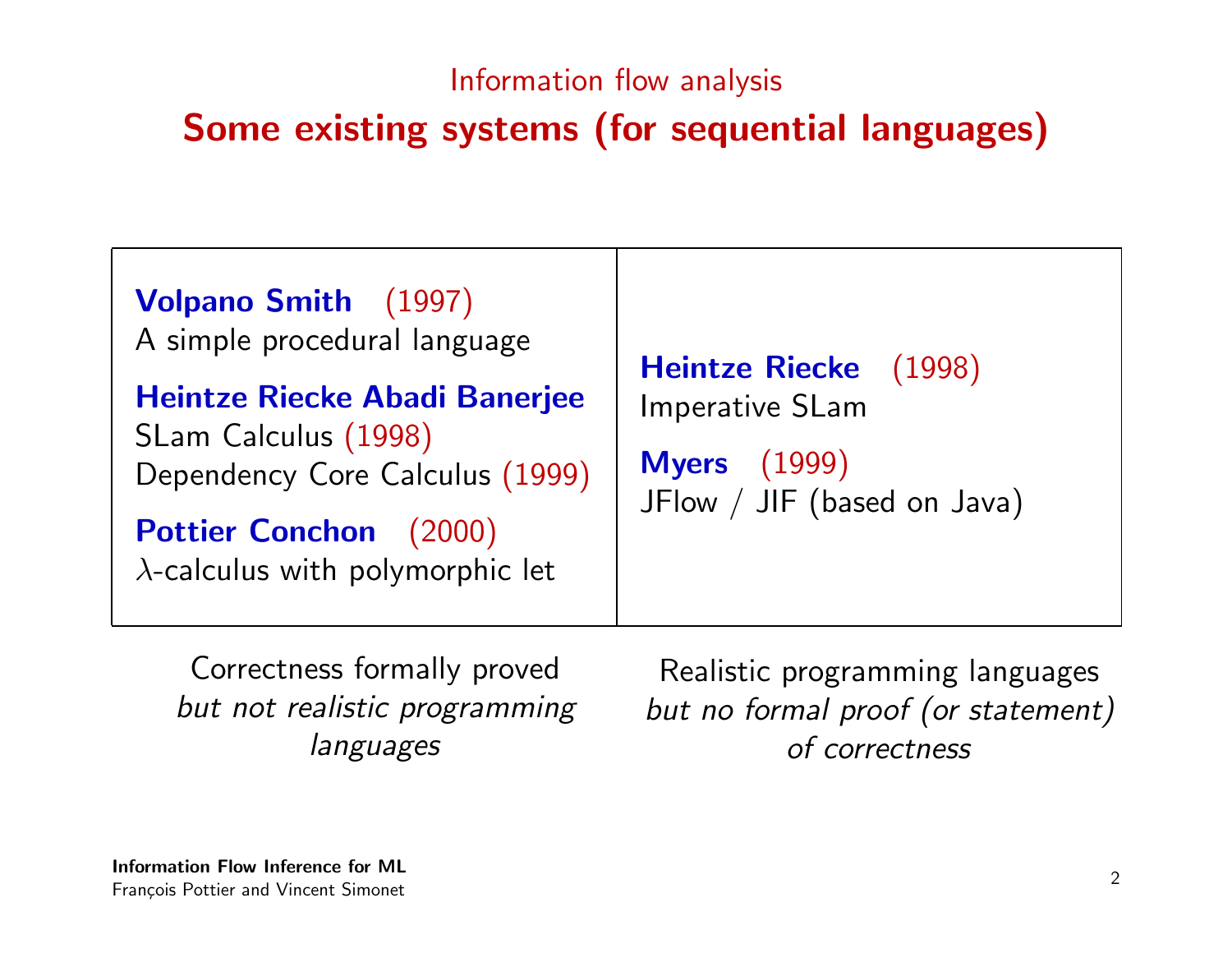#### The ML language

#### Call-by-value  $\lambda$ -calculus with let-polymorphism

x  $k$   $\lambda x.e$  $e_1 e_2$  let  $x = e_1$  in  $e_2$ 

#### with references

ref e  $e_1 := e_2$  ! e

#### and exceptions

raise  $\varepsilon e$  e<sub>1</sub> handle  $\varepsilon x \succ e_2$  e<sub>1</sub> handle-all  $e_2$  e<sub>1</sub> finally  $e_2$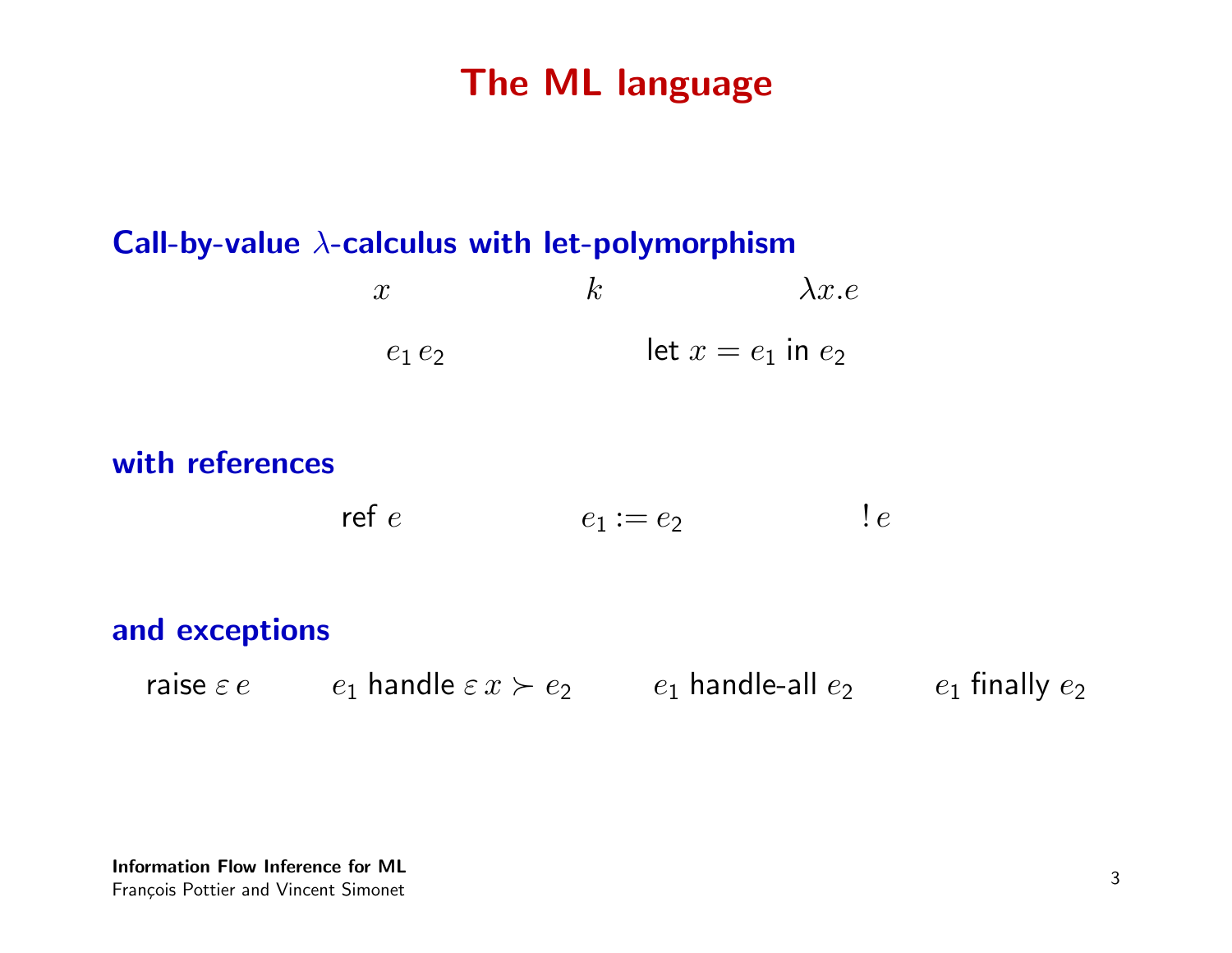#### Information flow examples

#### Direct flow

 $x := \text{not } y$  $x := (if y then false else true)$ 

#### Indirect flow

if y then  $x :=$  false else  $x :=$  true  $x := true$ ; if y then  $x := false$  else ()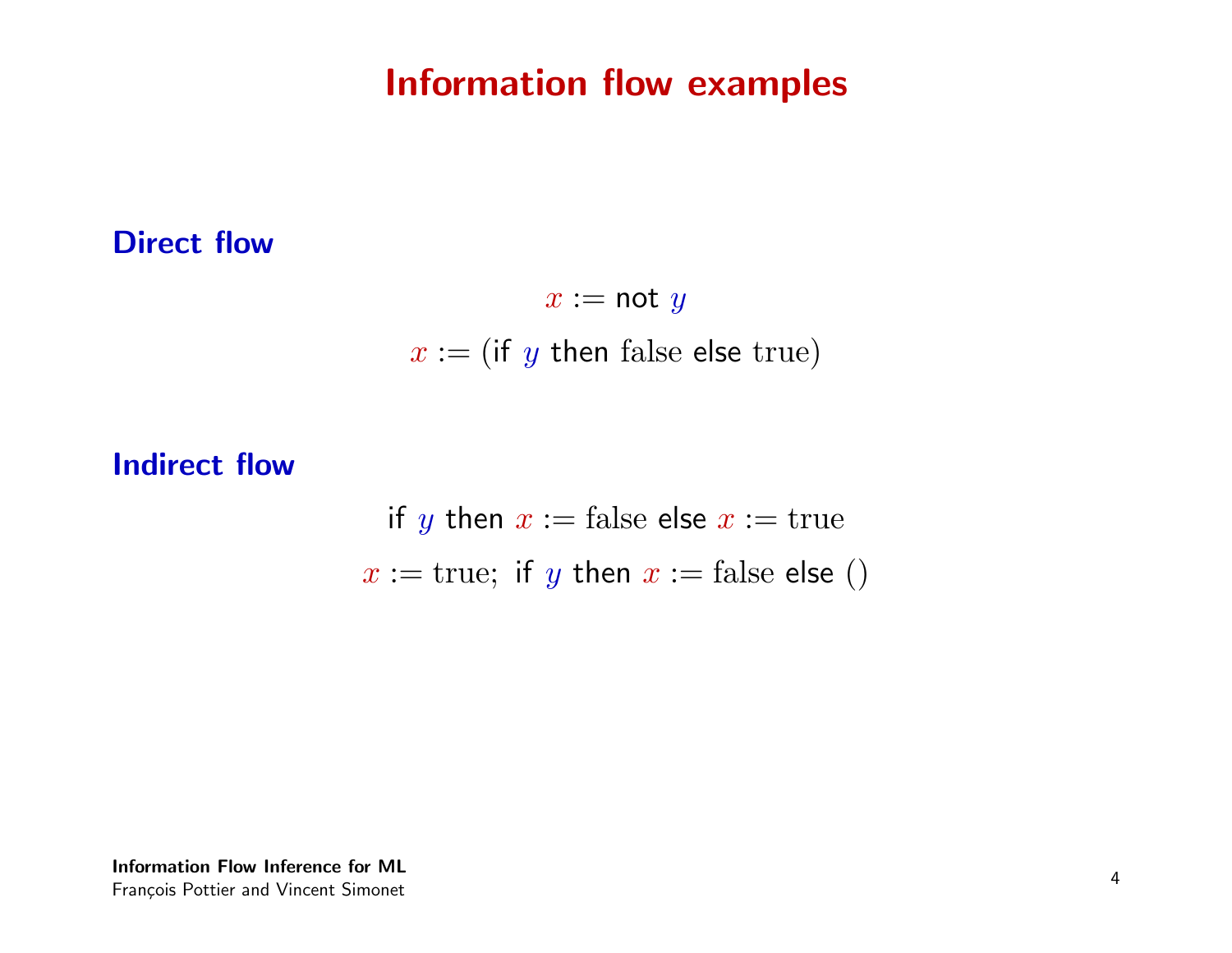## Information flow examples Program counter

Assume y represents "secret" data  $(H)$ .

if *y* then 
$$
x := false
$$
 else  $x := true$   
\n $x := true$ ; if *y* then  $x := false$  else ()  
\n $pc = L$   
\nlet  $f = \lambda b.(x := b)$  in *f* true; if *y* then *f* false else ()  
\n $pc = L$ 

Following Denning (1977), a level  $pc$  is associated to each point of the program. It tells how much information the expression may acquire by gaining control; it is a lower bound on the level of the expression's effects.

Information Flow Inference for ML François Pottier and Vincent Simonet 5 and 1990 and 1990 and 1990 and 1990 and 1990 and 1990 and 1990 and 1990  $\frac{5}{5}$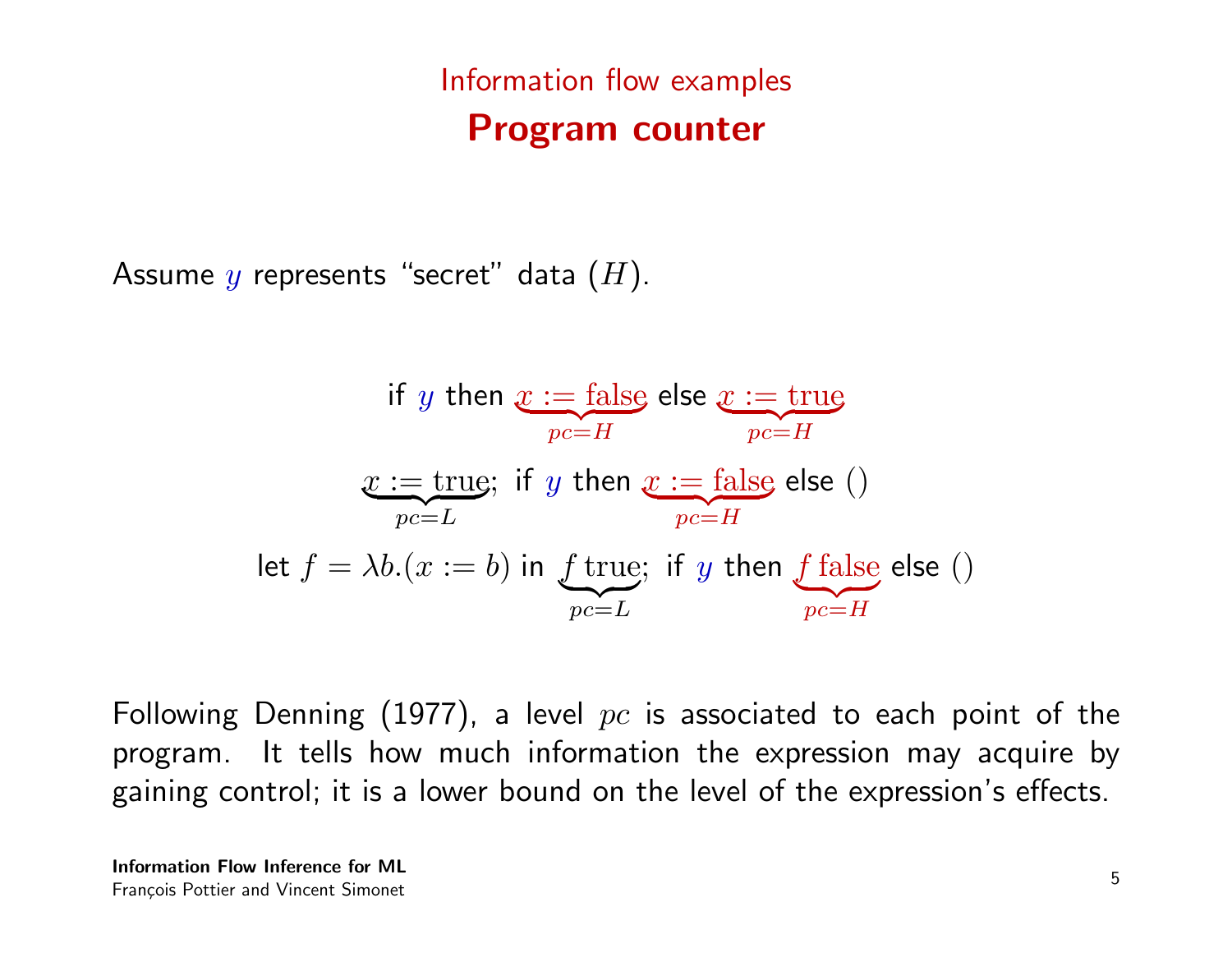## Information flow examples Program counter with exception handlers

Assume y represents "secret" data  $(H)$ .

$$
x := \text{true}; \text{ (if } y \text{ then } \underbrace{\text{raise } A}_{pc=H}) \text{ handle } A \succ x := \text{false}
$$
\n
$$
x := \text{false}; \text{ (if } y \text{ then } \underbrace{\text{raise } A}_{pc=H}); x := \text{true} \text{ handle } A \succ 0
$$

Another example with two distinct exception names:

(if 
$$
!x
$$
 then **raise** A); (if  $y$  then **raise** B) handle  $A \succ x := \text{false}$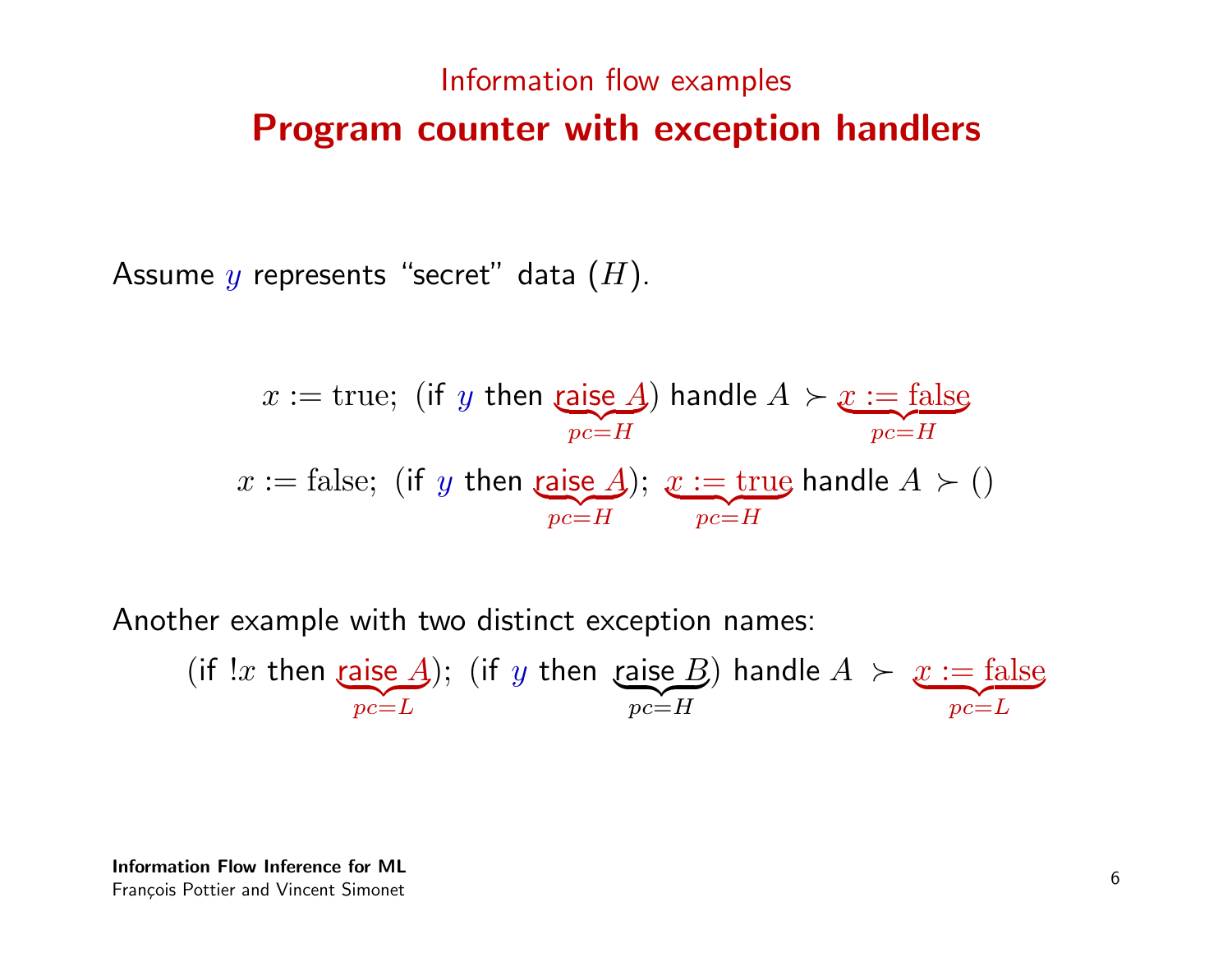#### The type algebra

The information levels  $\ell, pc$  belong to the lattice  $\mathcal{L}$ .

Exceptions are described by rows of alternatives:

 $a$  :  $=$  Abs | Pre pc  $r := {\varepsilon \mapsto a}_{\varepsilon \in \mathcal{E}}$ 

Types are annotated with levels and rows :

$$
t \ ::= \ int^{\ell} | \ unit \ | \ t \times t \ | \ (t \xrightarrow{pc [r]} t)^{\ell} | \ t \ \text{ref}^{\ell}
$$

Typing judgements carry two extra annotations:

$$
pc, \Gamma \vdash e : t \ [r]
$$

Information Flow Inference for ML François Pottier and Vincent Simonet 7<br>François Pottier and Vincent Simonet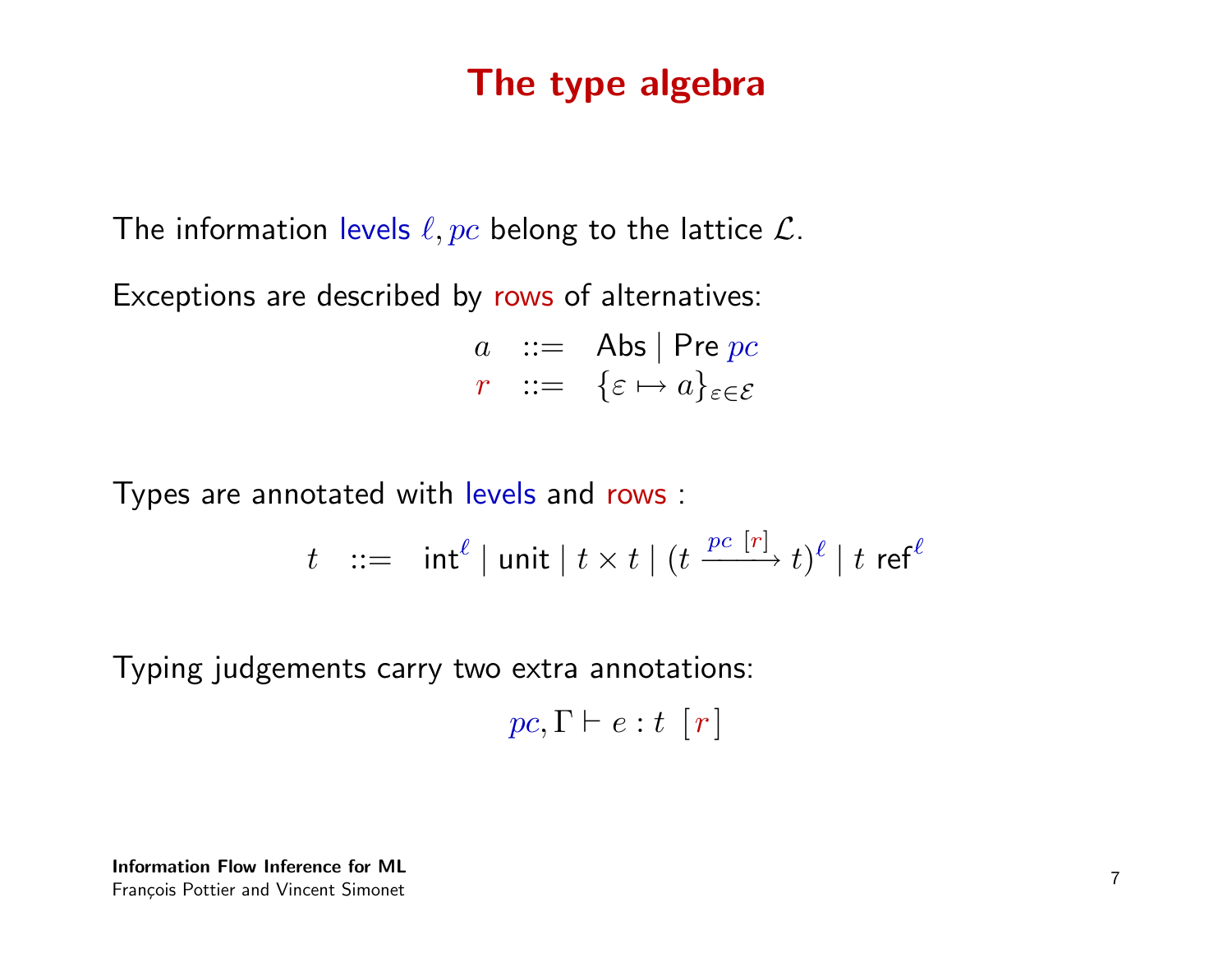## The type algebra **Constraints**

Subtyping constraints  $t_1 \leq t_2$ The subtyping relation extends the order on information levels. E.g.:  $\mathsf{int}^{\ell_1} \leq \mathsf{int}^{\ell_2} \stackrel{\mathsf{def}}{\Leftrightarrow} \ell_1 \leq \ell_2 \qquad \quad t_1 \mathsf{ r e f }^{\ell_1} \leq t_2 \mathsf{ r e f }^{\ell_2} \stackrel{\mathsf{def}}{\Leftrightarrow} t_1 = t_2 \mathsf{ and } \ \ell_1 \leq \ell_2$  $t_1 \times t_1' \leq t_2 \times t_2'$ 2  $\stackrel{\mathsf{def}}{\Leftrightarrow} t_1 \leq t_2$  and  $t'_1 \leq t'_2$ 2

"Guard" constraints  $\ell \lhd t$ 

Guard constraints allow marking a type with an information level:

 $\displaystyle{p}{c}\vartriangleleft\operatorname{int}^{\ell}\stackrel{\mathsf{def}}{\Leftrightarrow} p{c}\leq\ell\qquad\qquad p{c}\vartriangleleft t\,\operatorname{ref}^{\ell}\stackrel{\mathsf{def}}{\Leftrightarrow} p{c}\leq\ell$  $pc\vartriangleleft t\times t'\stackrel{\scriptscriptstyle\mathsf{def}}{\Leftrightarrow} pc\vartriangleleft t\wedge pc\vartriangleleft t'$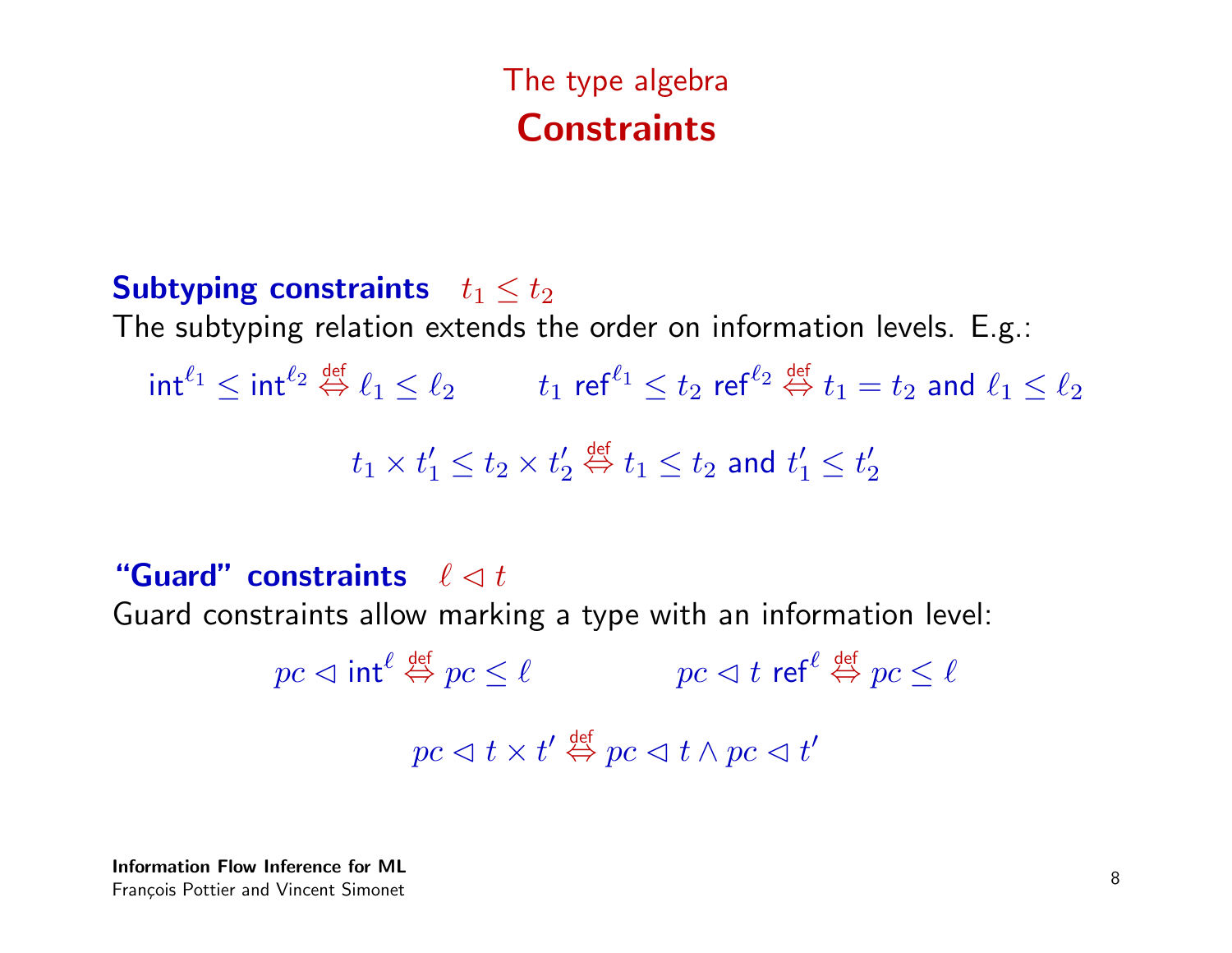#### Non-interference

Let us consider an expression  $e$  of type int<sup>L</sup> with a "hole"  $x$  marked  $H$ :  $(x \mapsto t) \vdash e : \mathsf{int}^L$   $H \lhd t$ 

Non-interference If  $\begin{cases} \vdash v_1 : t \\ \vdots \end{cases}$  $\vdash v_2 : t$ and  $\begin{cases} e[x \leftarrow v_1] \rightarrow^* v_1' \\ e[x \leftarrow v_1] \rightarrow^* v_2' \end{cases}$ 1  $e[x \Leftarrow v_2] \rightarrow^* v_2'$ 2 then  $v'_1 = v'_2$ 2

The result of e's evaluation does not depend on the input value inserted in the hole.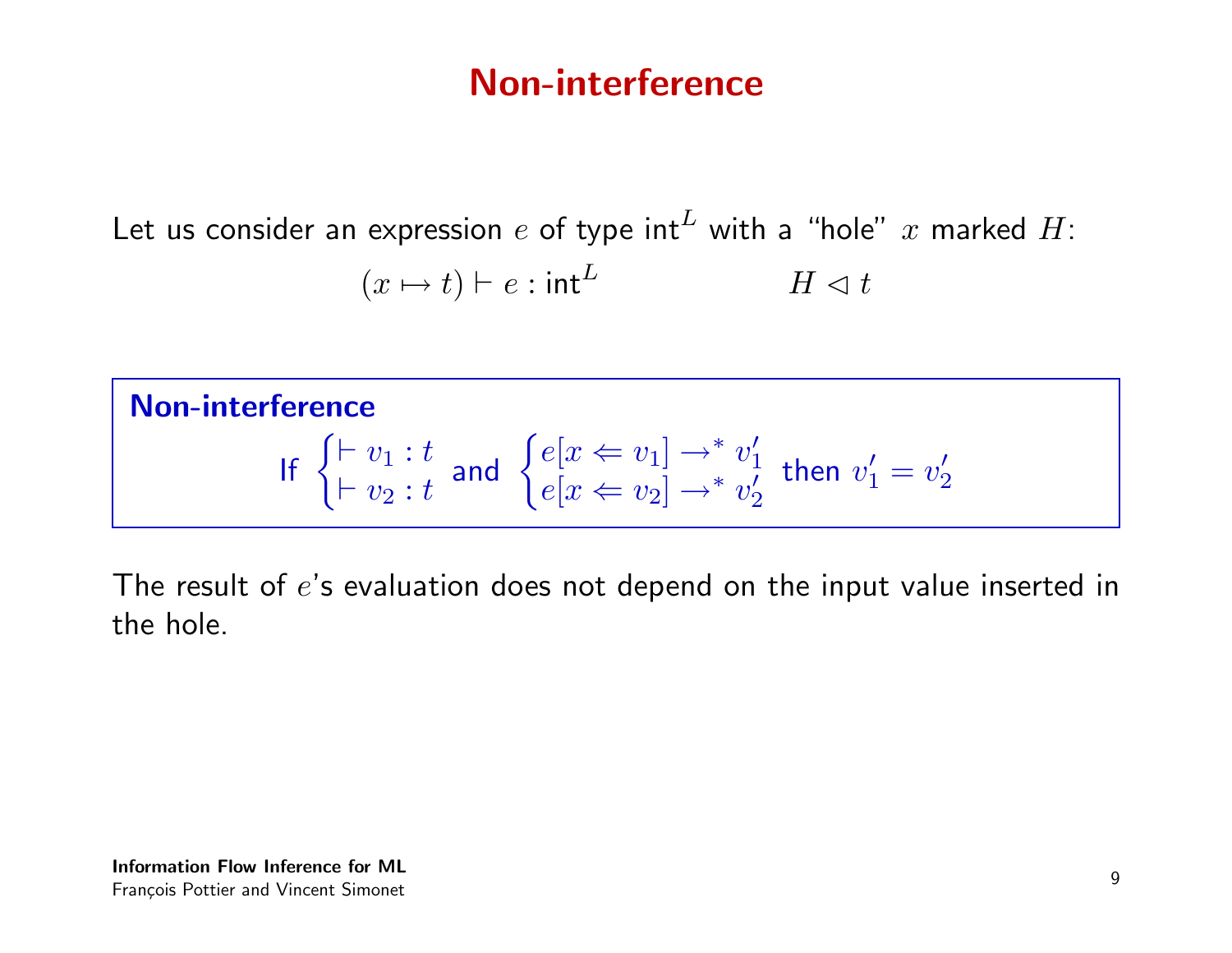## Non-interference proof

- 1. Define a particular extension of the language allowing to reason about the common points and the differences of two programs.
- 2. Prove that the type system for the extended language satisfies *subject* reduction.
- 3. Show that non-interference for the initial language is a consequence of subject reduction.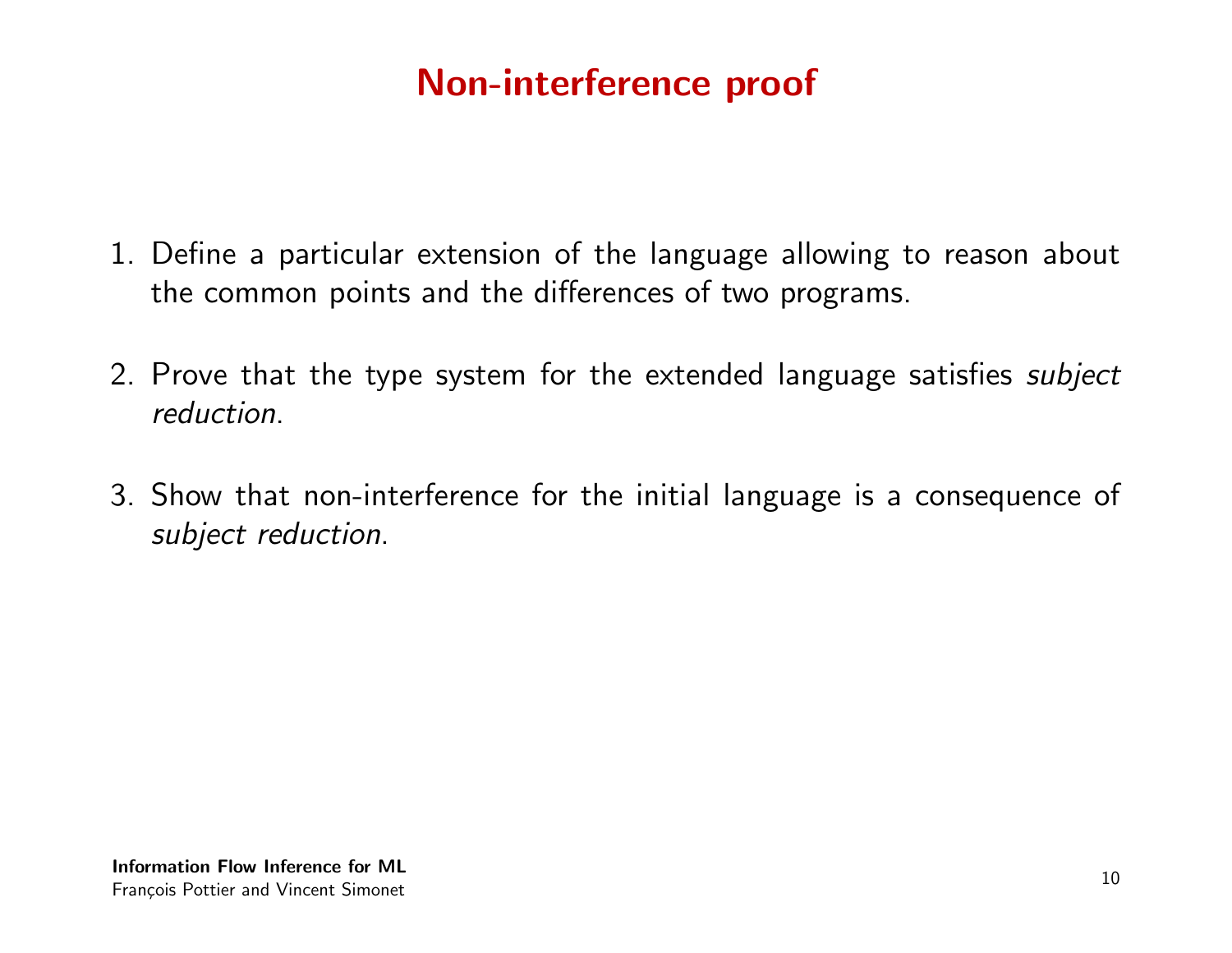Non-interference proof ML with sharing:  $ML^2$ 

 $e ::= \ldots | \langle e | e \rangle$ 

 $ML<sup>2</sup>$  allows to reason about two expressions and to prove that they share some sub-terms throughout reduction.

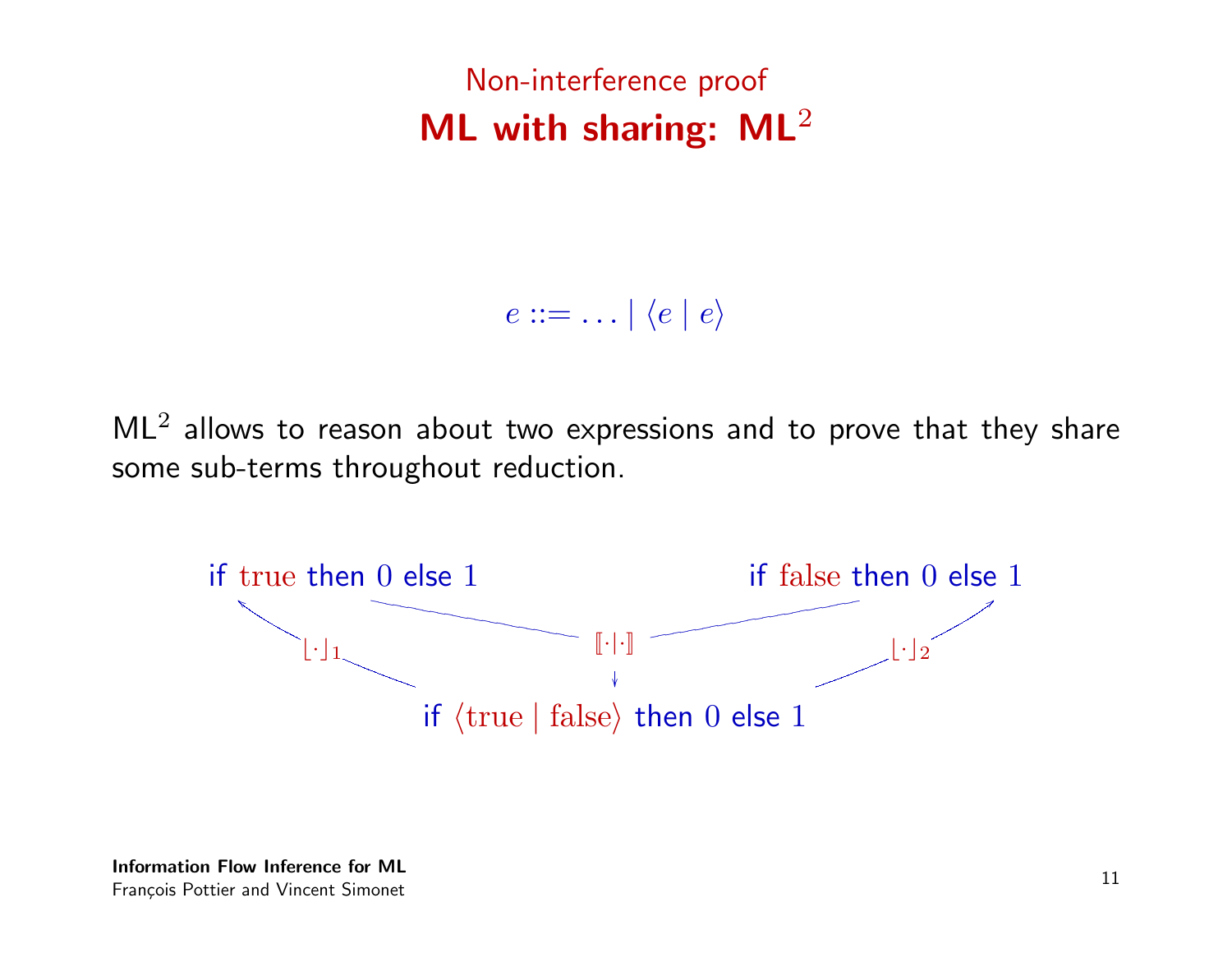Non-interference proof Reducing ML<sup>2</sup>

The reduction rules for ML<sup>2</sup> are derived from those of ML. When  $\langle\cdot\mid\cdot\rangle$ constructs block reduction, they have to be lifted.

$$
(\lambda x.e) v \to e[x \Leftarrow v]
$$
  

$$
\langle v_1 | v_2 \rangle v \to \langle v_1 | v_1 | v_2 | v_2 \rangle
$$
 (lift-app)

Examples

$$
\langle \lambda x. x \mid \lambda x. x + 1 \rangle 3 \rightarrow \langle (\lambda x. x) 3 \mid (\lambda x. x + 1) 3 \rangle
$$
  
\n
$$
\rightarrow \langle 3 \mid (\lambda x. x + 1) 3 \rangle \rightarrow \langle 3 \mid 4 \rangle
$$
  
\n
$$
\langle \lambda x. x \mid \lambda x. x + 1 \rangle \langle 3 \mid 2 \rangle \rightarrow \langle (\lambda x. x) 3 \mid (\lambda x. x + 1) 2 \rangle
$$
  
\n
$$
\rightarrow \langle 3 \mid (\lambda x. x + 1) 3 \rangle \rightarrow \langle 3 \mid 3 \rangle
$$

Information Flow Inference for ML François Pottier and Vincent Simonet 12<br>François Pottier and Vincent Simonet 12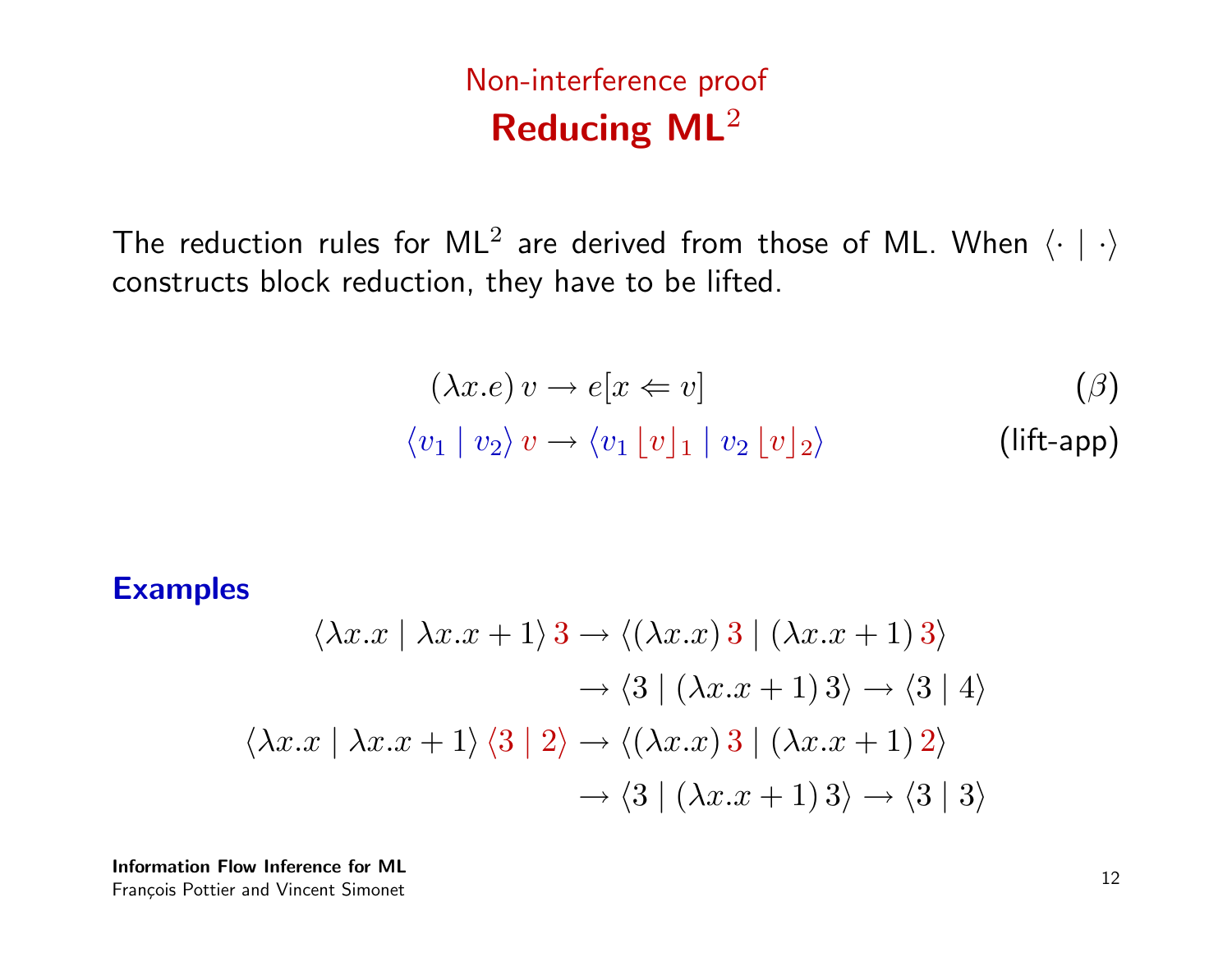Non-interference proof Typing ML<sup>2</sup>

Bracket

\n
$$
\frac{\Gamma \vdash v_1 : t \qquad \Gamma \vdash v_2 : t \qquad H \lhd t}{\Gamma \vdash \langle v_1 \mid v_2 \rangle : t}
$$

For instance:

- A value of type  $int^H$  may be an integer  $k$  or a bracket of integers  $\langle k_1 | k_2 \rangle$ .
- A value of type  $int^L$  must be an integer k.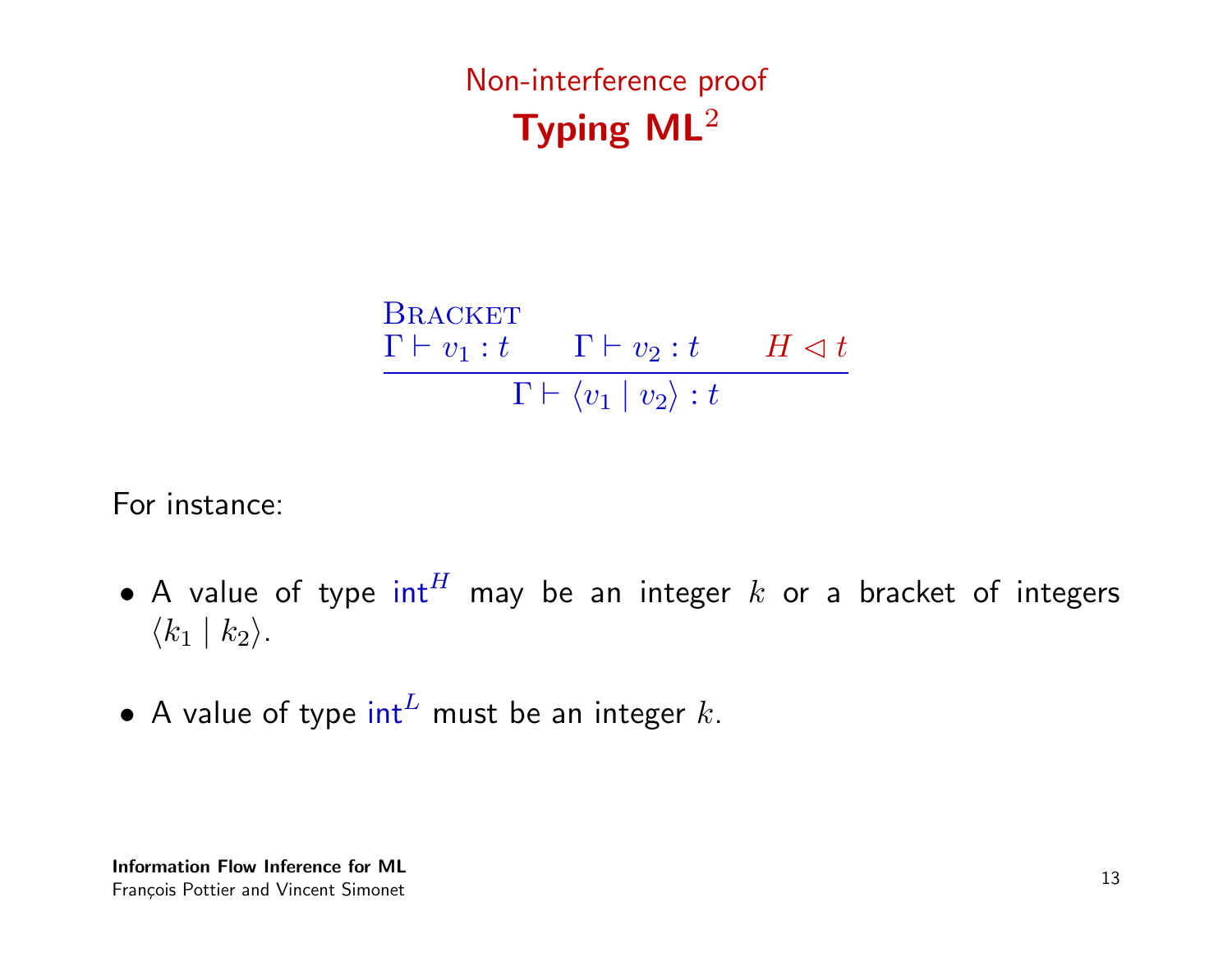## Non-interference proof Sketch of the proof

 $ML$  ML<sup>2</sup>

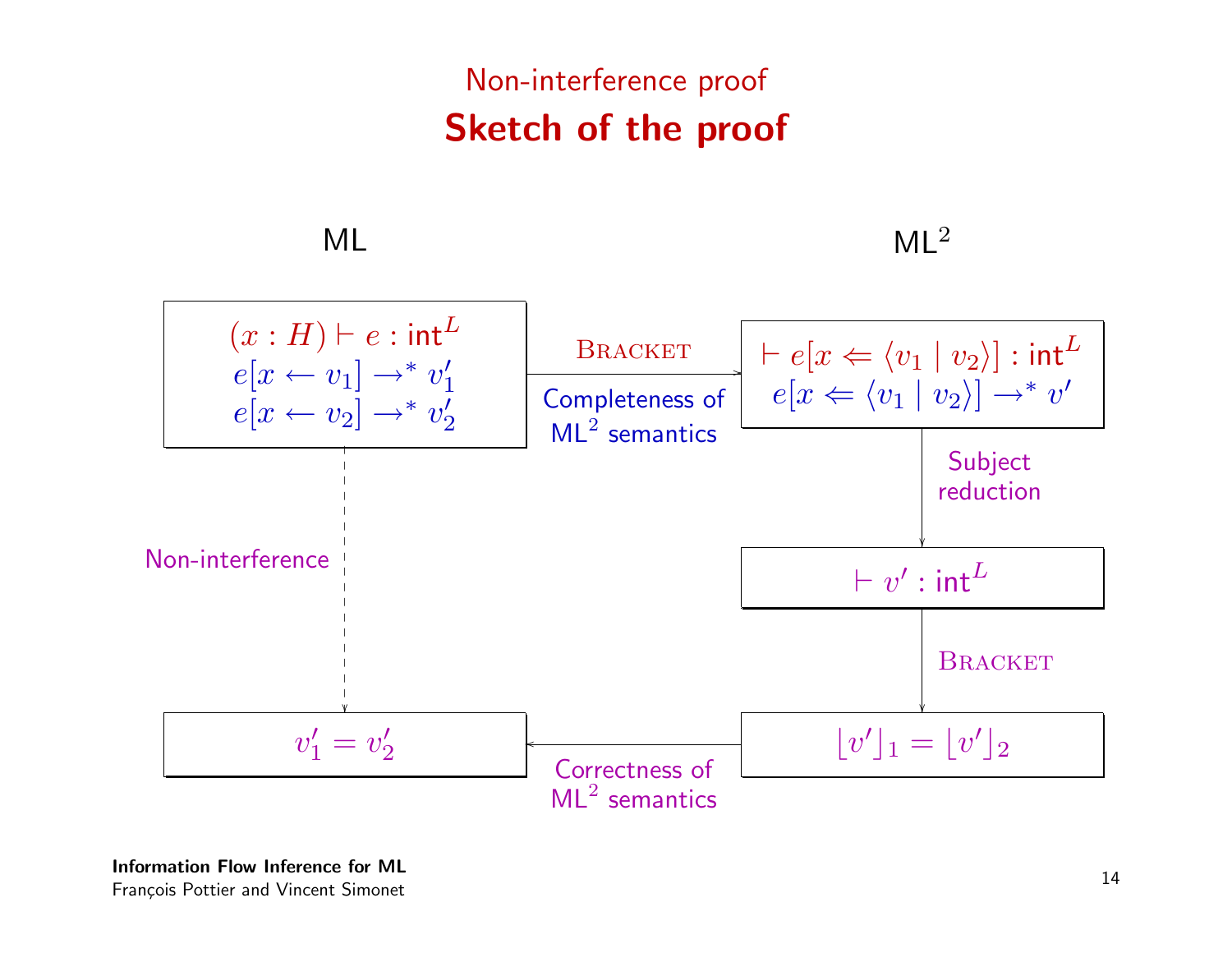## Non-interference proof Some techniques

Our proof combines several orthogonal techniques:

- All the semantics are untyped. Therefore the bisimulation proof between  $ML$  and  $ML<sup>2</sup>$  is also untyped.
- Polymorphism is handled thanks to a semi-syntactic approach. Then it has little impact on the proof.
- We introduce a segregation between expressions and values. It enables a lighter formulation of the type system (and the proofs). It also allows to remain independent of the evaluation strategy.
- The invariant of the proof is directly encoded within the typing rules.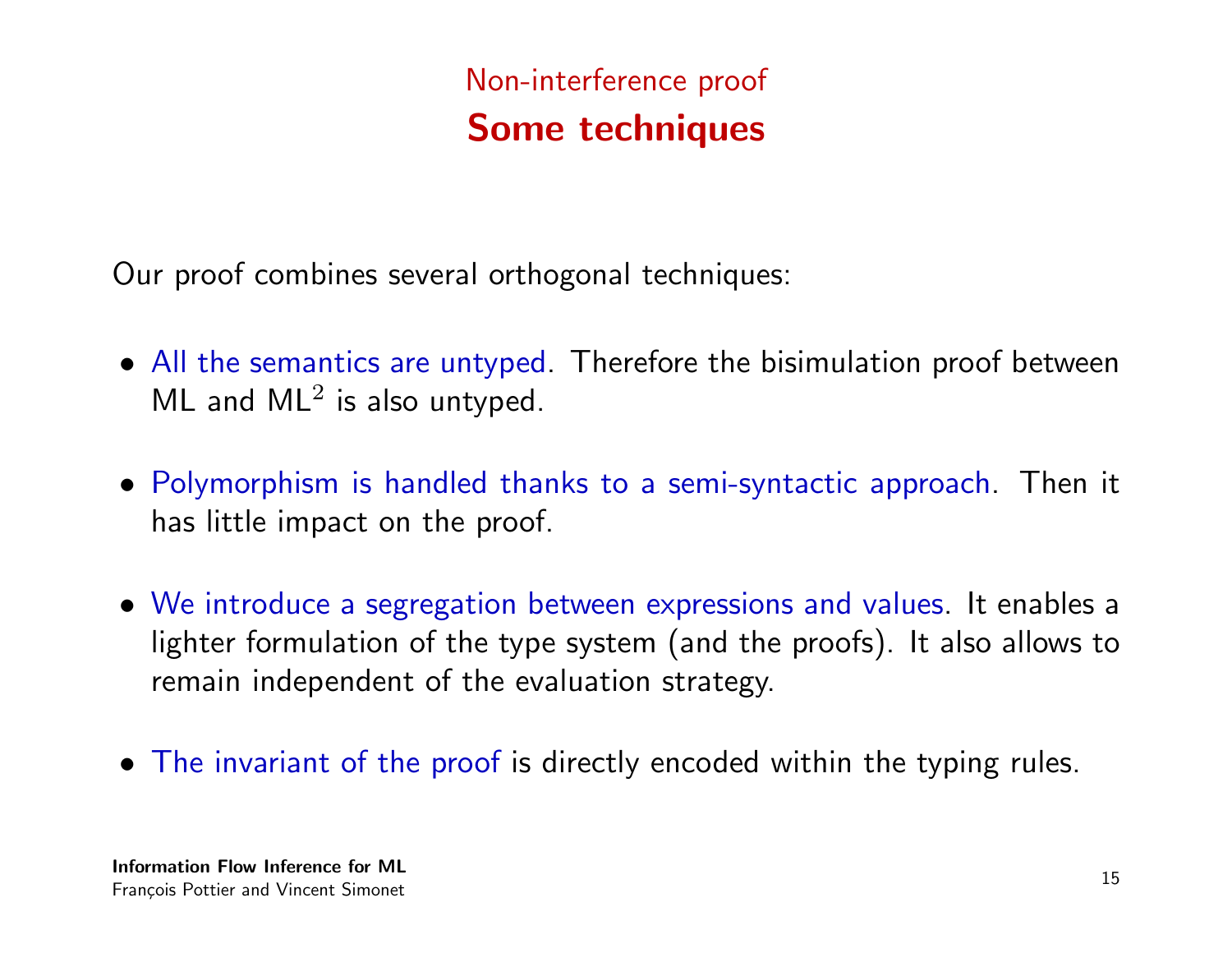#### Noticeable features

Our type system has simultaneously:

- Subtyping: gives a directed view of the program's information flow graph.
- Polymorphism: allows the reuse of code for manipulating data of different security levels.
- Type inference: the code does not need to be annotated. The information flow policy may be specified in module interfaces.

One special form of constraints may be added to deal with built-in polymorphic primitives (structural comparisons, hashing, marshaling...)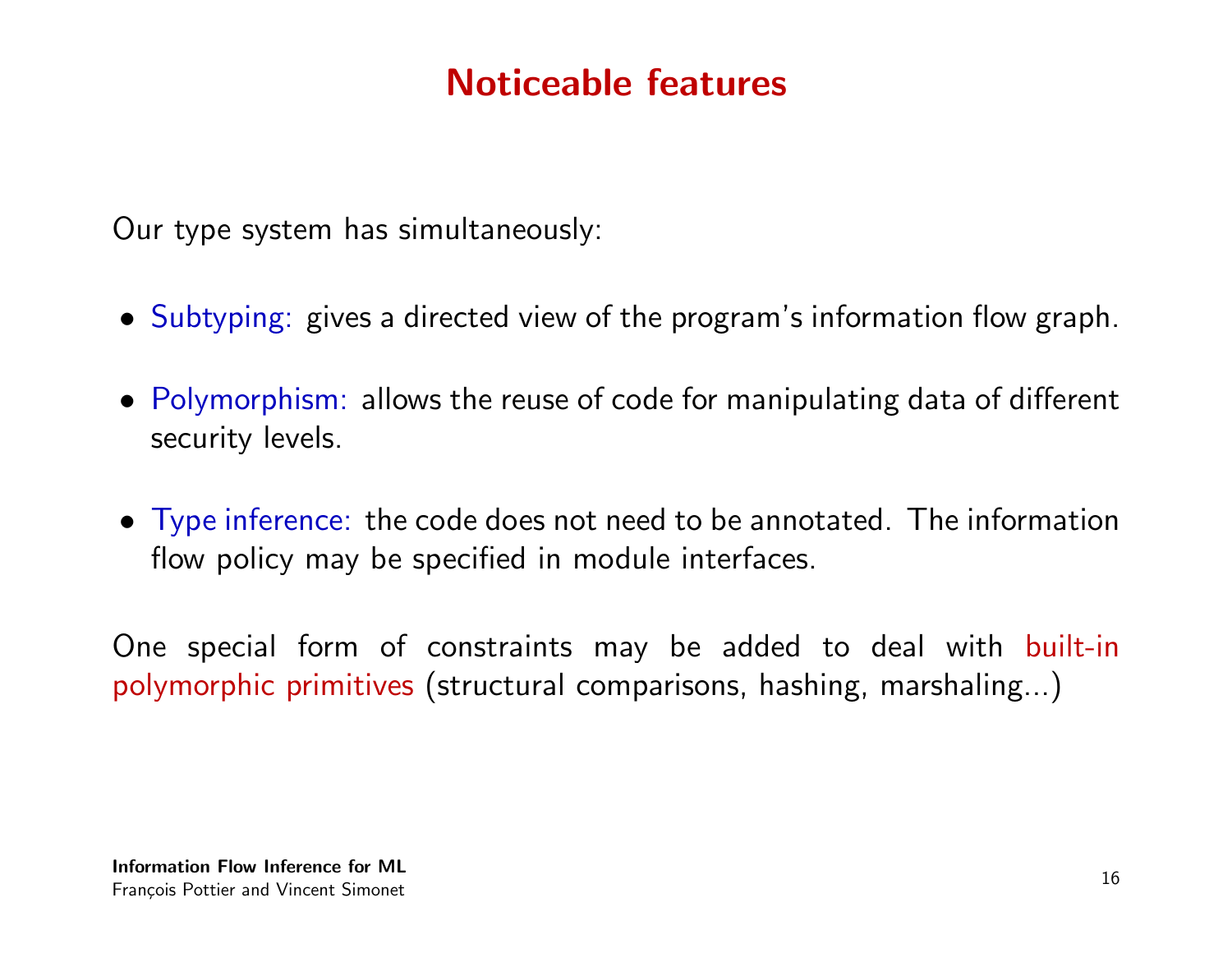## Ongoing work

We are currently implementing this type system as an extension of the Objective Caml compiler.

- This project relies on developing an efficient constraint solver for structural atomic subtyping.
- It also requires some work on language design, in order to obtain a realistic and efficient programming system.
- We intend to assess its usability through a number of case studies.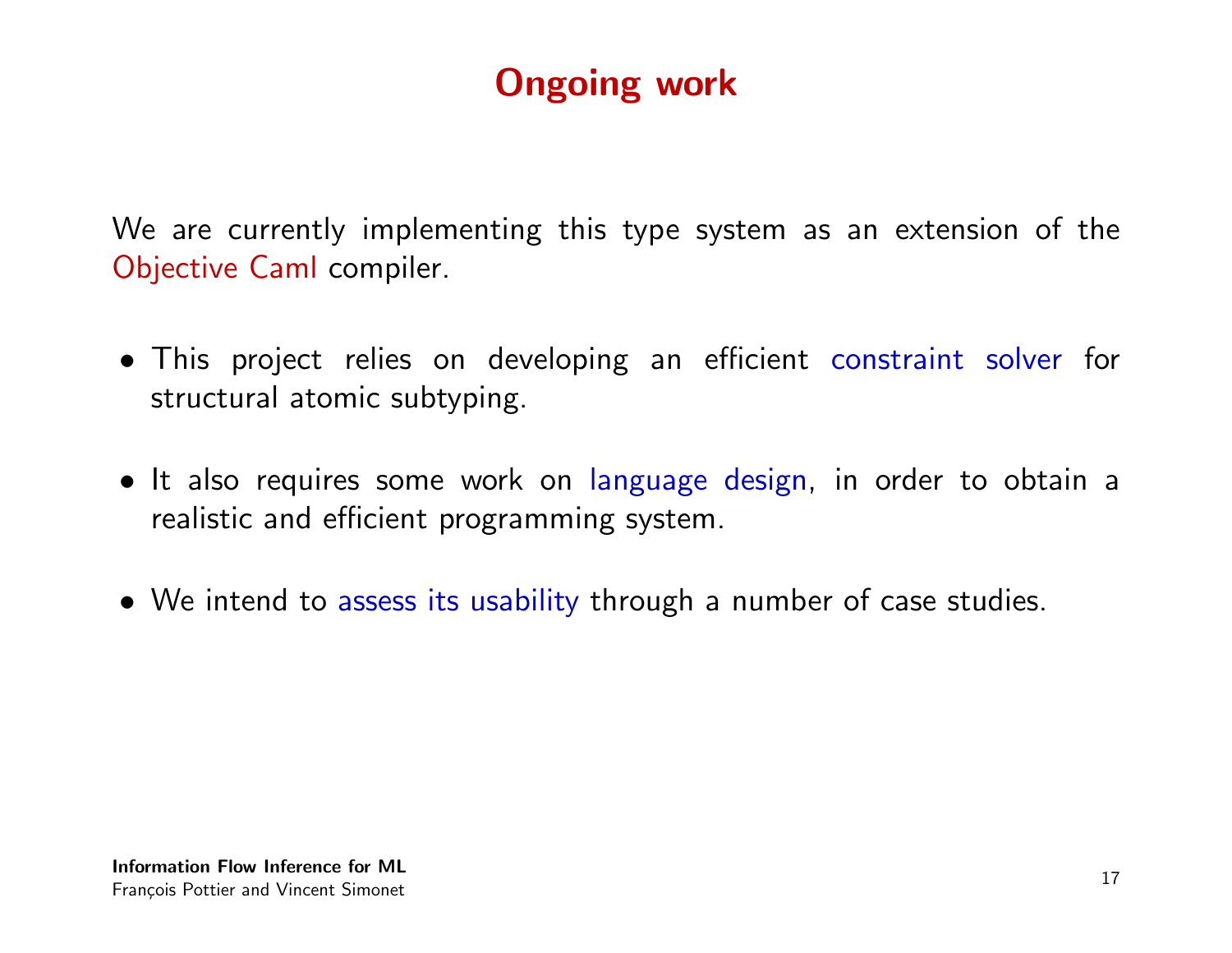#### A concrete example

```
type ('a, 'b) list =
  \Box| (::) of 'a * ('a, 'b) list
 level 'b
type ('a, 'b, 'c) queue = {
   mutable in: ('a, 'b) list;
   mutable out: ('a, 'b) list
 }
 level 'c
```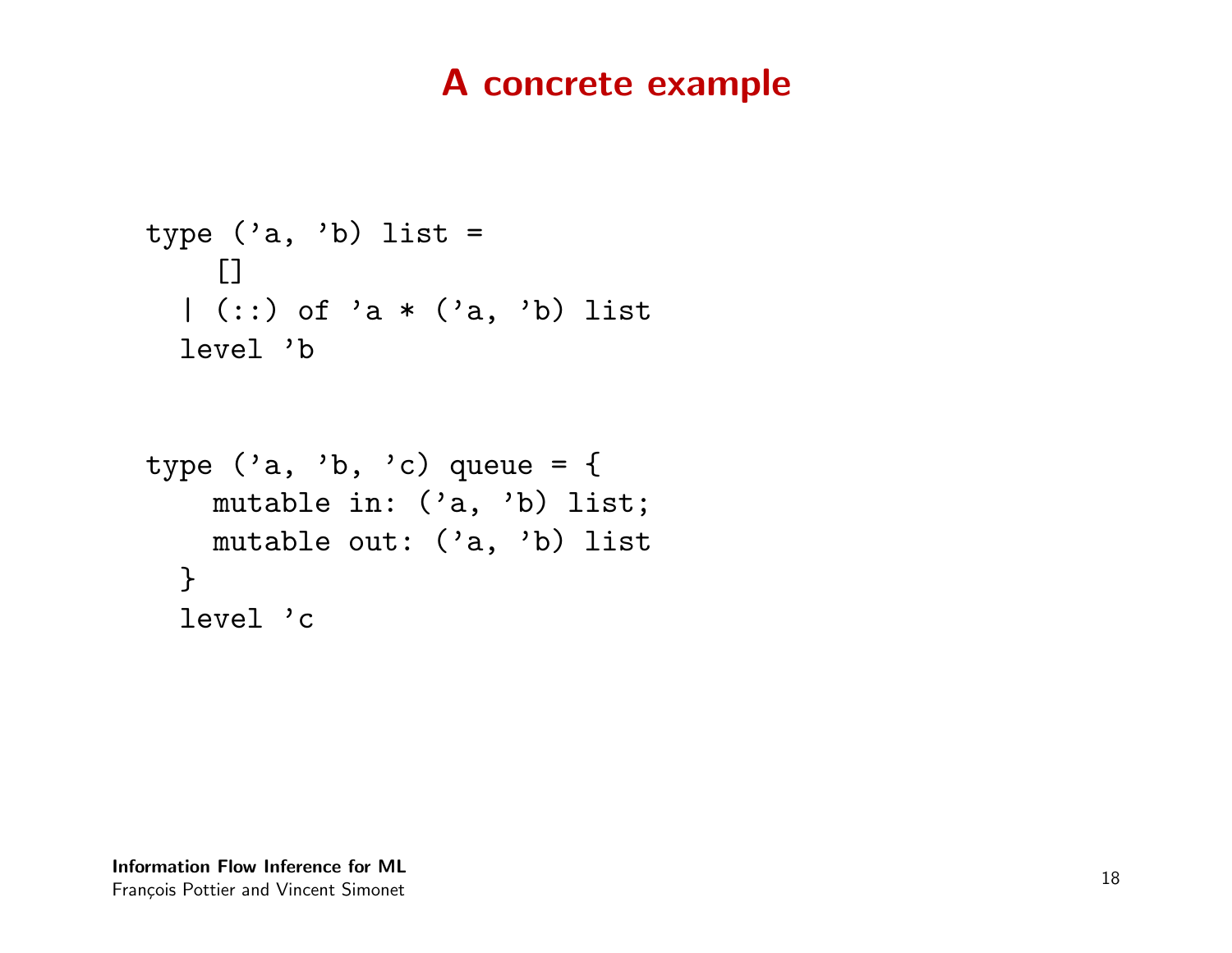## A concrete example Manipulating lists

```
let rec length = function
    \Box \rightarrow 0| _ :: l -> 1 + length l
```

```
val length : \forall ||.\alpha|| \text{ist}^{\beta} \rightarrow \text{int}^{\beta}
```

```
let rec iter f = function
        \Box \rightarrow ()| x :: l -> f x; iter f l
val iter : \forall [\sqcup \delta \leq \gamma] . (\alpha \xrightarrow{\gamma [\delta]} *) \gamma \rightarrow \alphalist^\gamma \xrightarrow{\gamma [\delta]}unit
```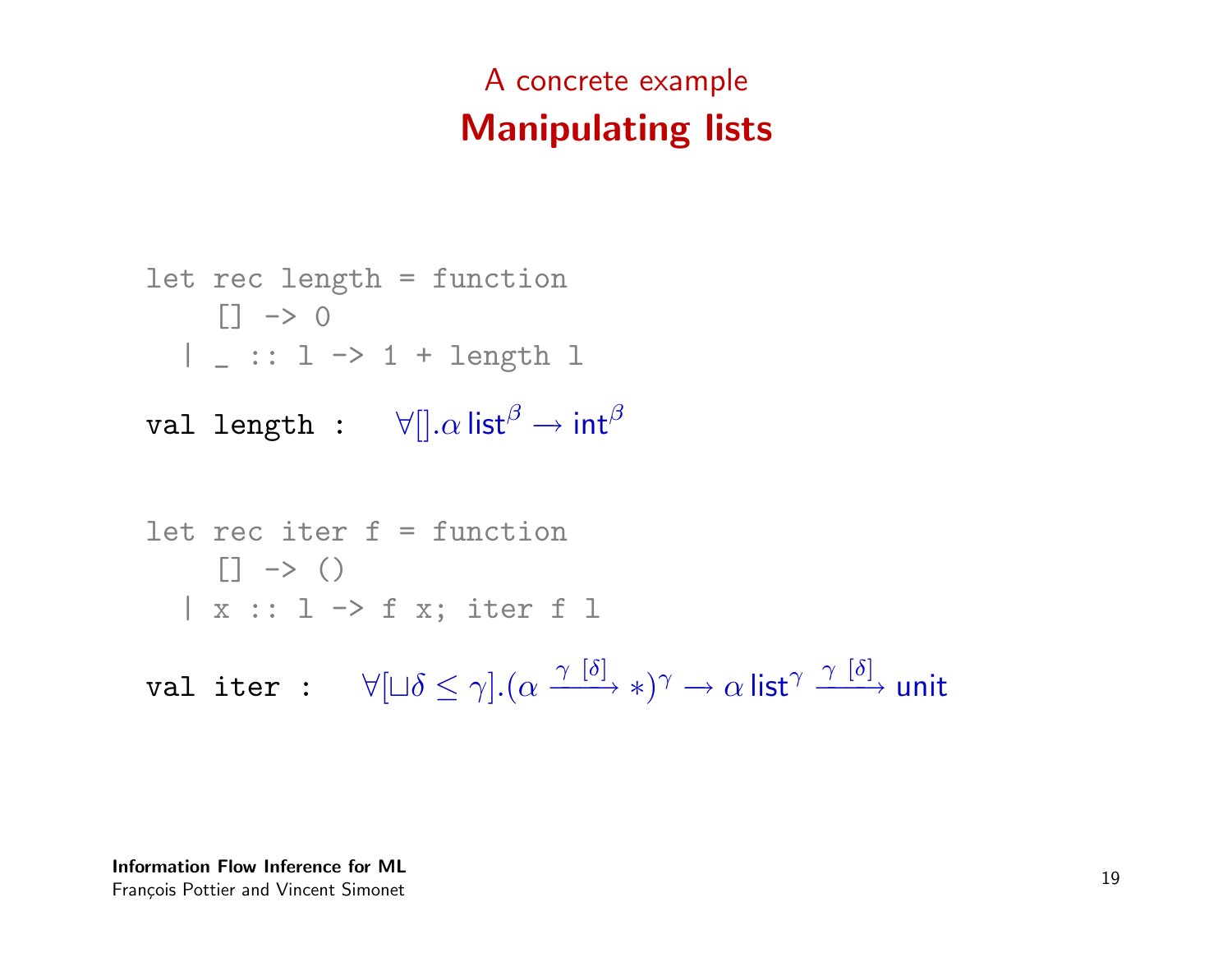## A concrete example Manipulating queues

$$
let push p elt =
$$
  
\n
$$
p.in \leftarrow elt :: p.in
$$

val push :  $\forall [\gamma \leq \beta] . (\alpha, \beta)$ queue $\gamma \rightarrow \alpha \xrightarrow{\gamma [\ast]}$ unit

```
let rec pop p = match p.out withhd :: t1 \rightarrow p.out \leftarrow t1; hd
| [] -> match p.in with
           [] -> raise Empty
         | _ -> balance p; pop p
```
 ${\tt val~pop~:} \quad \forall [\alpha \leq \alpha', \beta \vartriangleleft \alpha', \gamma \sqcup \pi \leq \beta].(\alpha, \beta)$ queue $^\gamma \xrightarrow{\pi \ [{\sf Empty} : \beta; *]} \alpha'$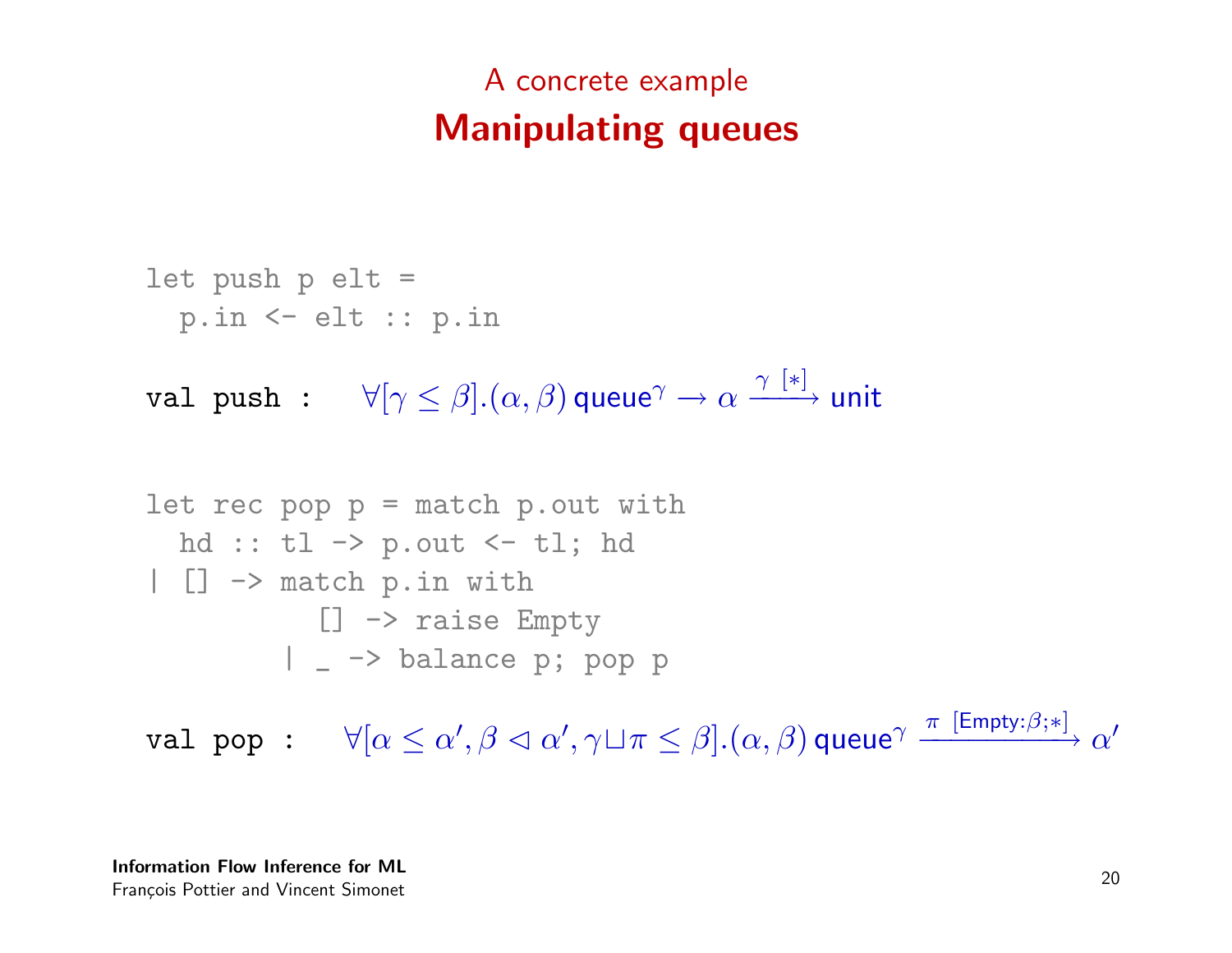#### Typing rules for references